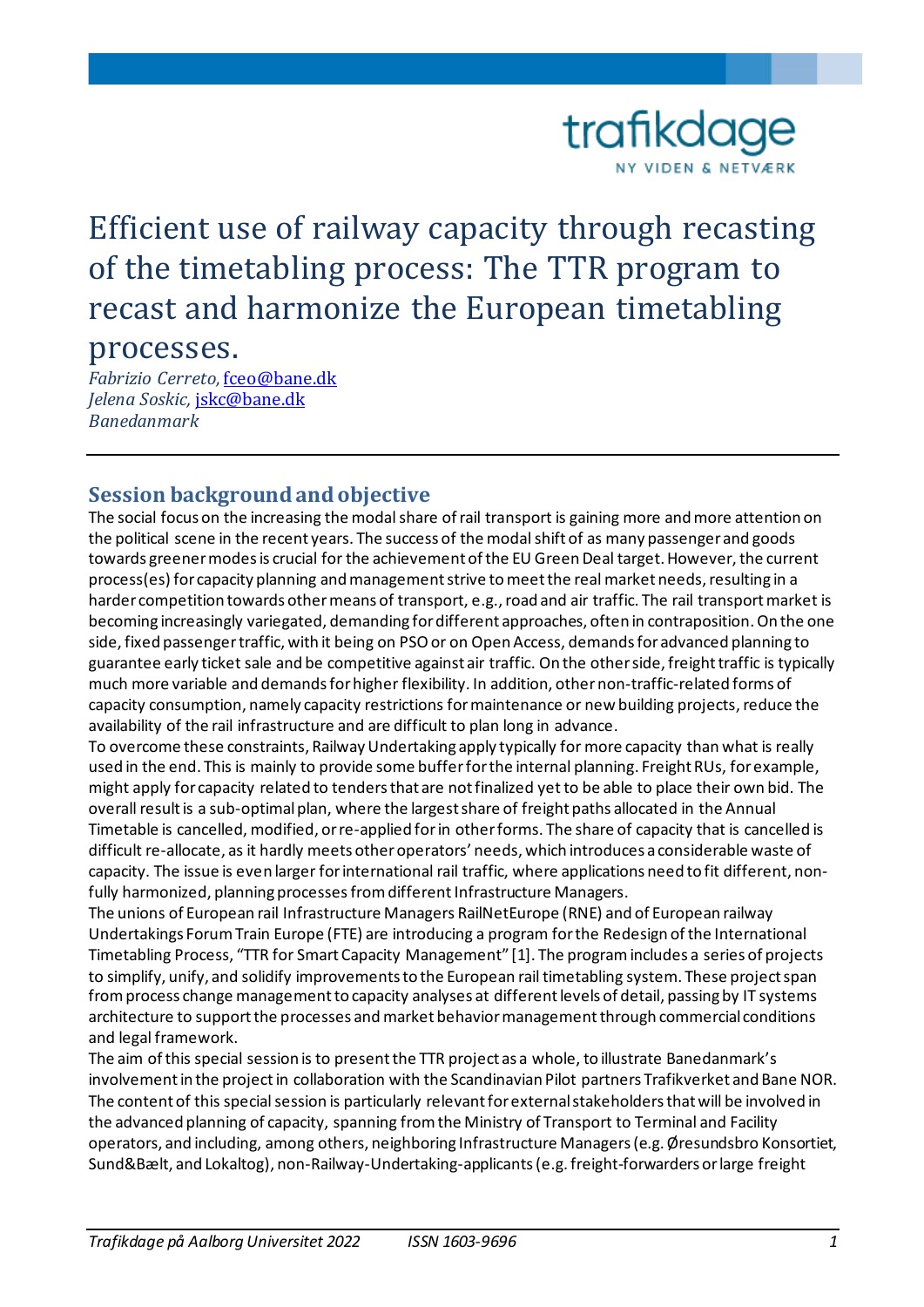companies, or event passenger tour operators), passenger and freight Railway Undertakings. All the stakeholders will have a role and a new voice in the planning process, where the harmonization of different needs will be the tool to reduce waste of capacity and improve the railway system efficiency.

#### **Themes and presentations**

Here below a list of planned and potential presentations to be held in the special session **Introduction to the TTR Programme, Jelena Soskic – Banedanmark**

Jelena Soskic is the National Plan Implementation Managerfor Banedanmark. Jelena will host the special session and will introduce the TTR program to the audience, including the main aspects, background and aim of the program.

#### **A renovated timetabling process starting already 5 years ahead of the timetable, Bernd Schittenhelm – Banedanmark**

Bernd Schittenhelm participates Banedanmark's Process working group. In collaboration with corresponding teams from other Infrastructure Managers, the group has been working from the start of TTR to redesign the whole timetabling process, define deliverables along the way, interactions with stakeholders, and harmonization procedures between neighboring Infrastructure Managers. Bernd will present the renovated timetabling process according to TTR and the rollout plan towards the full implementation [2].

#### **The Scandinavian collaboration and Banedanmark's first experiences, Fabrizio Cerreto – Banedanmark**

Fabrizio Cerreto is project manager for the Scandinavian Pilot, a collaboration with Trafikverket and Bane NOR focusing on the early implementation of TTR and specific elements of the process. The pilot group has so far focused on the preparation and harmonization of the so-called Capacity Strategy and Capacity Model documents, which present the long-term capacity plans at different stages. The Capacity Strategy published for 2025 [3] will be presented alongside the preparatory work for the Capacity Model for cross-border traffic. In particular, the Capacity Modelintroduce a new challenge in combining scientific methods and industrial needs of simplicity in representing the railway capacity availability and usage. Methods inspired by the UIC-406 leaflet [4] will be presented, where simplicity of representation and communication to nonrail-experts is a success factor.

#### **A new type of players: non-RU applicants, Christina Qwist Frank – Technical University of Denmark and Banedanmark**

Christina Qwist Frank is an MSc student at DTU Design & Innovation working also at Banedanmark in the TTR group. Christina led a working group of students who elaborated a project for the course Advanced Engineering Project, Program and Portfolio Management, defining a new process to identify and reach out to new potential applicants that currently do not have deep knowledge and participation in the railway system. These stakeholders are particularly difficult to involve in the process as they do not have a tradition for planning of railway capacity, and might see it more challenging than beneficial, especially when planning for long-term capacity usage. The project will presentmethods to identify the new stakeholders for the future and to involve them in the planning of capacity, expressing their actual needs, and making the rail transport mode more attractive.

#### **The Terminal and Facility Operators new role in the advanced capacity planning, TBD from TX Logistik and/or DB Cargo (optional)**

Terminal and Facility Operators do have knowledge of the Railway System. These stakeholders will have indeed a new role in the capacity planning, as they will have the chance to share their traffic plans with the Infrastructure Manager already 5 years ahead of the annual timetable and will have therefore an influence on the capacity planning. Their challenge will expectably be in finding the right quantity and quality of information to share, balancing the possibility to shape the future infrastructure capacity and the industrial advantage towards their own competitor. Guestspeakers will be invited from TX Logistik and/or DB Cargo

#### **Supporting IT architecture (optional), Tobias Thorup – Banedanmark**

The process change will need the support of IT system to facilitate the communication within Banedanmark and from/to the surroundings at different levels. The Infrastructure Manager will have to provide information on the infrastructure and the capacity plans at different levels of detail according to the